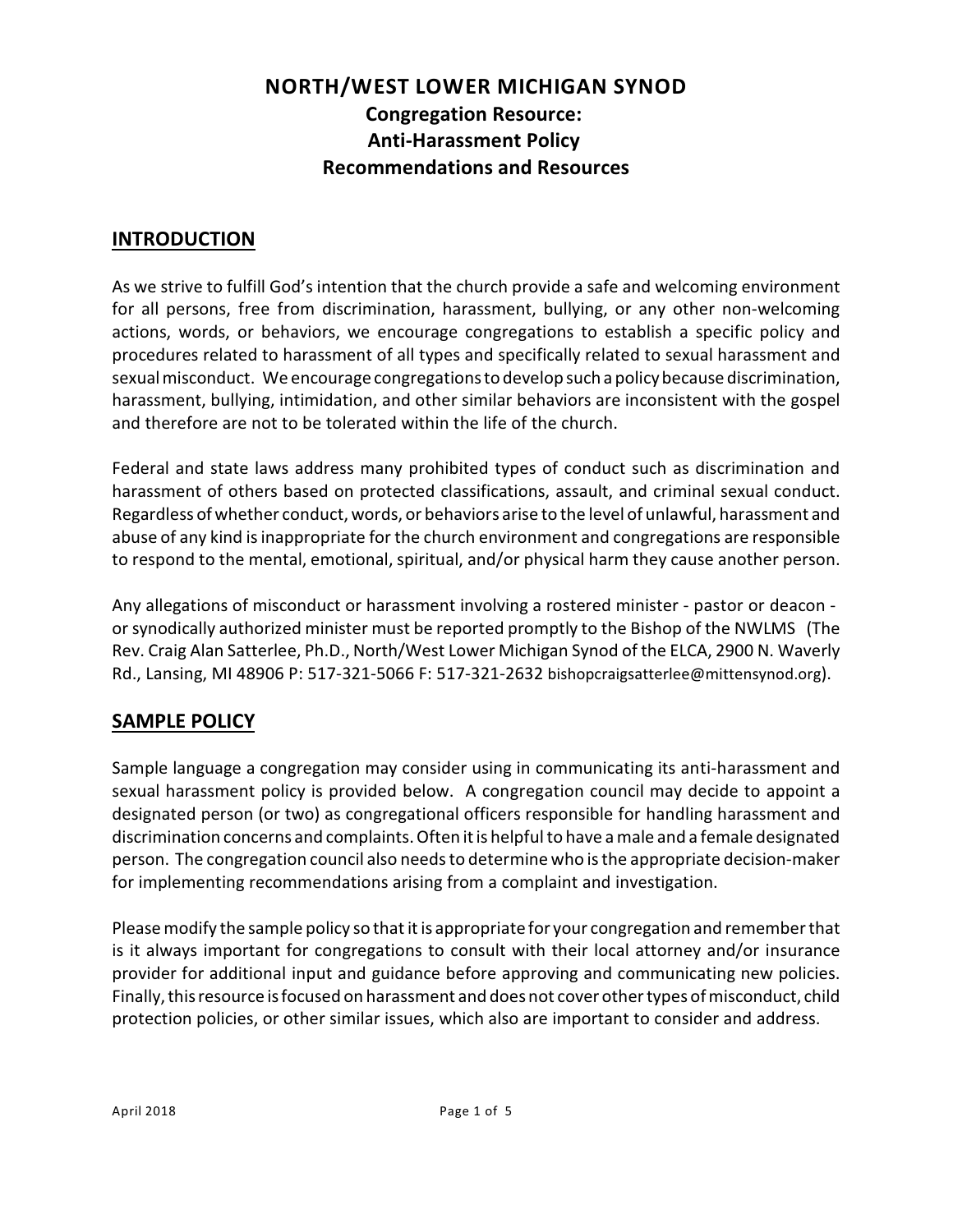### **ANTI-HARASSMENT POLICY**

CONGREGATION NAME intends to provide an environment that isfree fromintimidation, hostility or other offenses which might interfere with furtherance of our mission and ministry. Those who serve in ministry or support positions, whether they are being paid for their services or are a volunteer, are expected to carry out their life and ministry in a Christ-like manner. This policy applies to all individuals who are members, volunteers, visitors, and employees of our church.

CONGREGATION NAME prohibits conduct, words, or actions which intimidate, insult, coerce or harass another member, volunteer, visitor, or employee. Harassment of any sort – verbal, nonverbal, or physical – is not appropriate, particularly harassment based on legally protected categories (such as race, color, sex, age, national origin, disability, etc.).

#### **SEXUAL HARASSMENT**

Sexual harassment may include unwelcome or unsolicited sexual advances, requests for sexual favors, and other physical or verbal conduct of a sexual nature when: (1) submission to the conduct is made an explicit or implicit term or condition of employment or participation; (2) submission to or rejection of the conduct is used as the basis for a decision affecting the individual; or (3) the conduct has the purpose or effect of unreasonably interfering with an individual's work performance, participation, or creating an intimidating, hostile, or offensive environment.

Examples of sexual harassment may include but are not limited to explicit sexual propositions, sexual innuendo, suggestive comments of a sexual nature, sexually-oriented kidding or teasing, practical jokes of a sexual nature, jokes about gender-specific traits, and obscene language or gestures; displays of obscene printed or visual material; and physical contact including unwelcome or unsolicited touching, including intentionally brushing against another's body.

### **HARASSMENT REPORTING & COMPLAINT PROCEDURE**

All leaders and members can share the responsibility of keeping our church environment free of harassment. Any person who becomes aware of an incident of harassment, whether by being subjected to harassment, by witnessing an incident, or by being told of it, is encouraged to report it immediately to the Pastor and/or the President of the Congregation. When the Pastor or the President of the Congregation becomes aware of the existence of harassment, prompt and appropriate action will be taken.

We encourage you to communicate directlywith the alleged harasser and to make it clear that the person's behavior is unacceptable, unwelcome, offensive, and/or inappropriate. It is nonetheless strongly recommended that you notify the Pastor or the President of the Congregation immediately of any incident of harassment, even if you are not sure the offending behavior is considered unlawful harassment.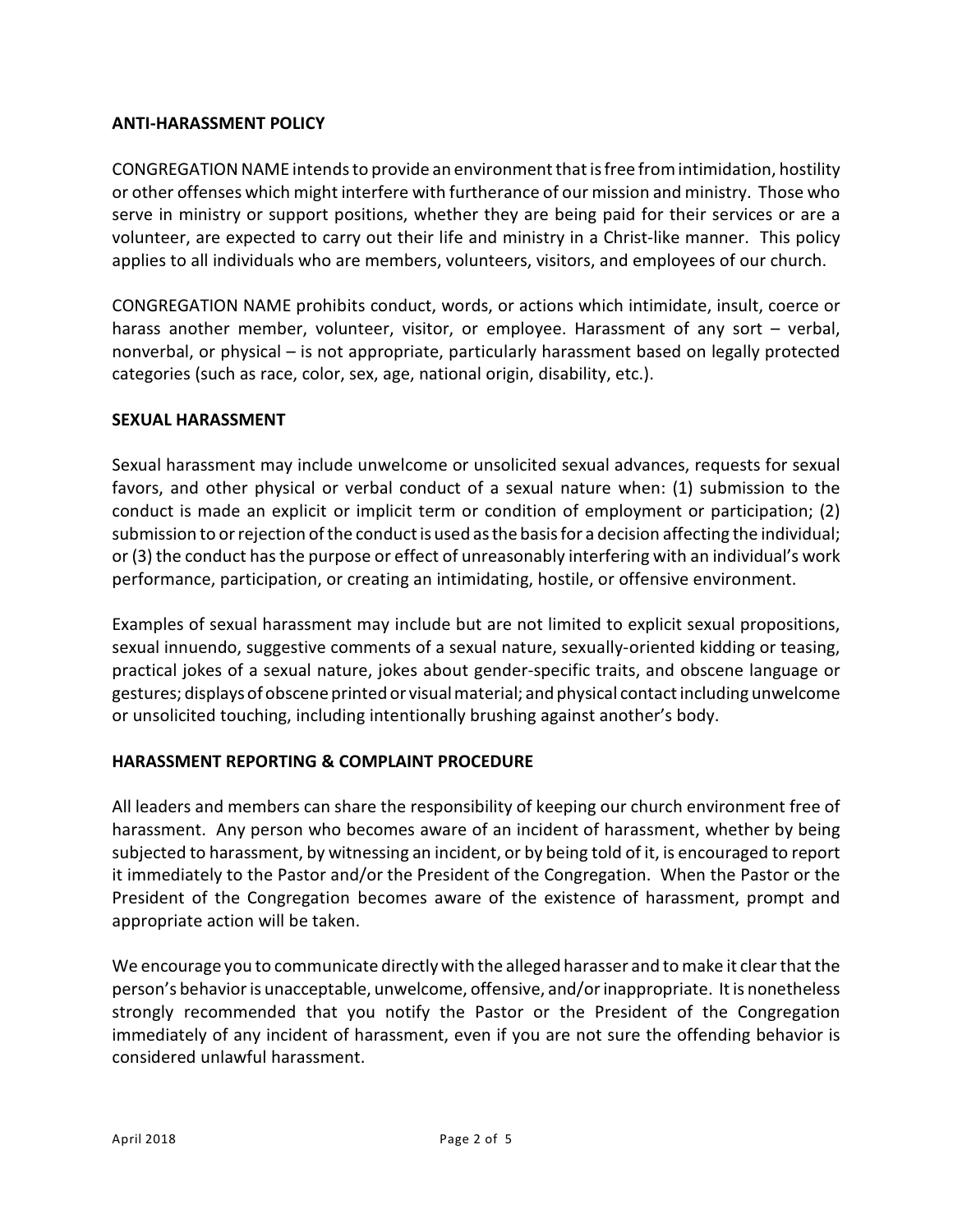When the Pastor or the President of the Congregation becomes aware of alleged harassment, the incident will be documented and investigated promptly and thoroughly by the designated church council anti-harassment officer. Reports and investigations are kept confidential to the extent possible consistent with resolving the matter and taking appropriate corrective action; absolute confidentiality cannot be guaranteed. The designated church council officer will recommend actions to resolve the situation for approval and implementation by the Pastor or the President of the Congregation.

Retaliation for reporting harassment or participating in an investigation will not be permitted.

## **ADDITIONAL INFORMATION & RESOURCES**

### **SEXUAL HARASSMENT REFERENCE INFORMATION**

Sexual harassment can involve one or more incidents. More specific wording and examples of sexual harassment may include, but are not limited to, the following:

VERBAL: explicit sexual advances or propositions; repeated and/or unwanted social invitations or requests for physical intimacy; threats; sexual innuendo, suggestive comments of a sexual nature, or sexually oriented kidding or teasing; stories or jokes of a sexual nature or about gender-specific traits; obscene language; comments on another person's appearance, age, private life, etc.; insults based on a person's gender, including nicknames; condescending or paternalistic remarks of a sexual nature; sexually explicit messages (by phone, app, or email).

NON-VERBAL: sexually explicit or suggestive materials or sounds; suggestive or inappropriate whistling or leering; sexually suggestive, obscene, or crude gestures, photos, pictures, or other visual materials (may include calendars, post cards, magazines, etc.).

PHYSICAL: unwelcome or unsolicited touching, patting, pinching, stroking, kissing, hugging, fondling, or other inappropriate touching; intentionally brushing against another person's body; coerced sexual intercourse; sexual assault or other physical violence.

#### **ELCA SEXUAL HARASSMENT SOCIAL POLICY RESOLUTION**

In our 1989 social policy resolution on sexual harassment, the Evangelical Lutheran Church in America declared that "all persons were created by God in the divine image, and human sexuality is a gracious gift of God." We recognized that "our baptism into the family of God calls us to stand firmly and pastorally against all forms of abuse and to respect and empower our brothers and sisters in Christ." We decried that "sexual harassment and sexual abuse betray God's creation, inflict grievous suffering on the victims, and rend the fabric of the whole community of the people of God."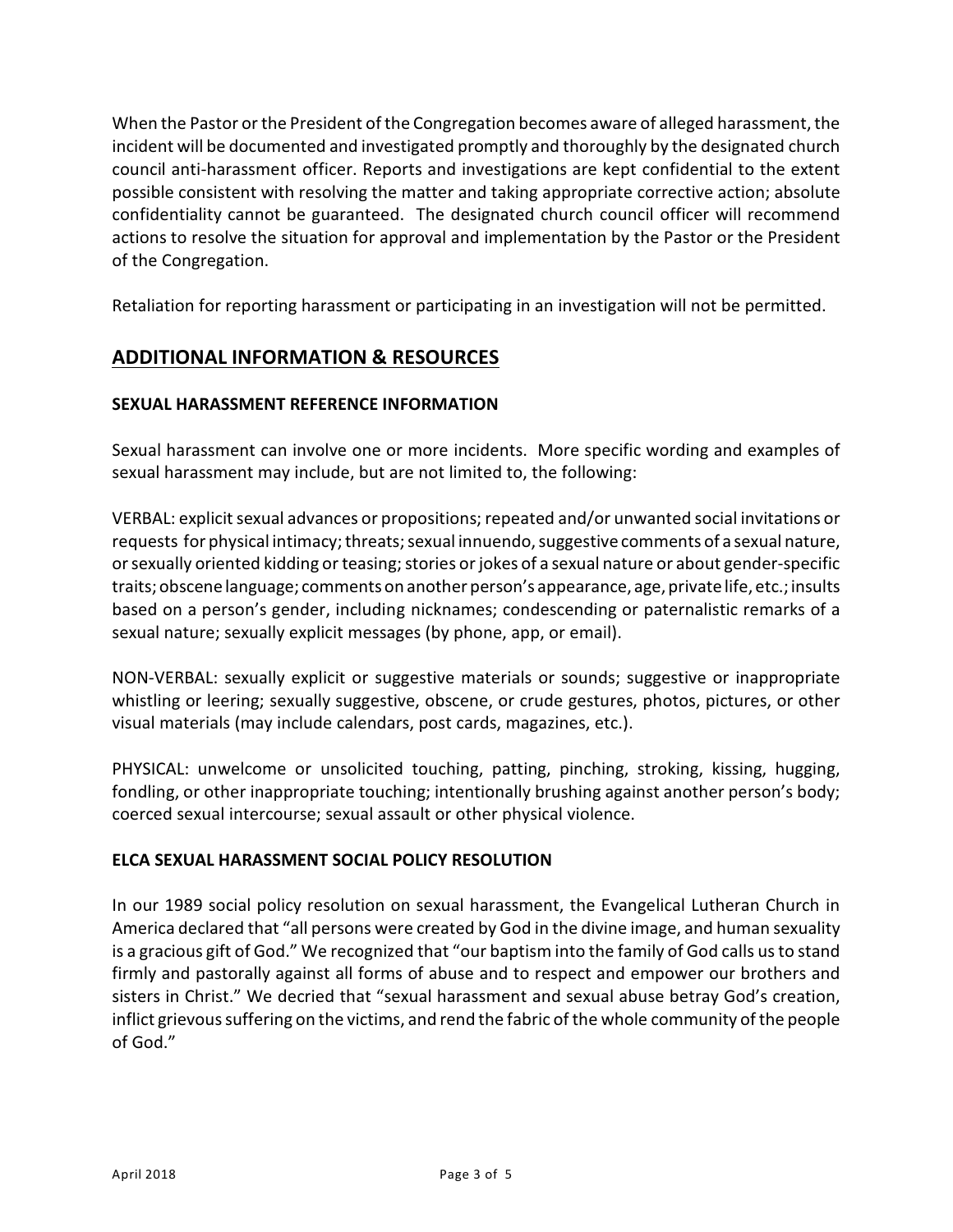As a church, we resolved "that the Evangelical Lutheran Church in America commit itself to work to make our church a safe place for all persons by working to eliminate these abuses." As the ELCA, we committed to not tolerate any forms of sexual abuse or harassment by any of its personnel. Congregations were charged to commit themselves to several initiatives, including the creation of "policies and procedures that assist and support the members of the congregation and its leadership to cope in healing and redemptive ways with these abuses." Synods were charged with several responsibilities, including "assist congregations in creating their policies and procedures, and urge congregations to inform personnel of these policies and procedures." Sexual Harassment: Social Policy Resolution Adopted by the 1989 Churchwide Assembly.

http://download.elca.org/ELCA%20Resource%20Repository/Sexual\_HarassmentSPR89.pdf

### **ADDITIONAL NWLMS & ELCA RESOURCES**

The North/West Lower Michigan Synod and the ELCA have additional resources and guides available to you on their websites, including some of the items referenced below.

### **ELCA RESOURCES (**[http://www.elca.org/\)](http://(http://www.elca.org/))

Resources tab: Legal / Sexual Misconduct tab (http://www.elca.org/Resources/Legal#Sexual)

#### Responding to a Sex Offender in a Congregation

http://download.elca.org/ELCA%20Resource%20Repository/Responding\_to\_Sex\_Offender\_in\_a\_congr egation.pdf?\_ga=2.156060601.342204650.1512837609-996500870.1510796228

#### Sexual Misconduct Prevention

http://www.elca.org/About/Churchwide/Office-of-the-Secretary/Legal-Issues/Sexual-Misconduct-Preve ntion

#### See also

Social Messages and Social Statements ([http://www.elca.org/Faith/Faith-and-Society\)](http://(http://www.elca.org/Faith/Faith-and-Society))

Draft of the Social Statement on Women and Justice (comments due by Sept 30, 2018) http://download.elca.org/ELCA%20Resource%20Repository/Social\_Statement\_DRAFT\_on\_Women\_and \_Justice.pdf?\_ga=2.135261747.342204650.1512837609-996500870.1510796228